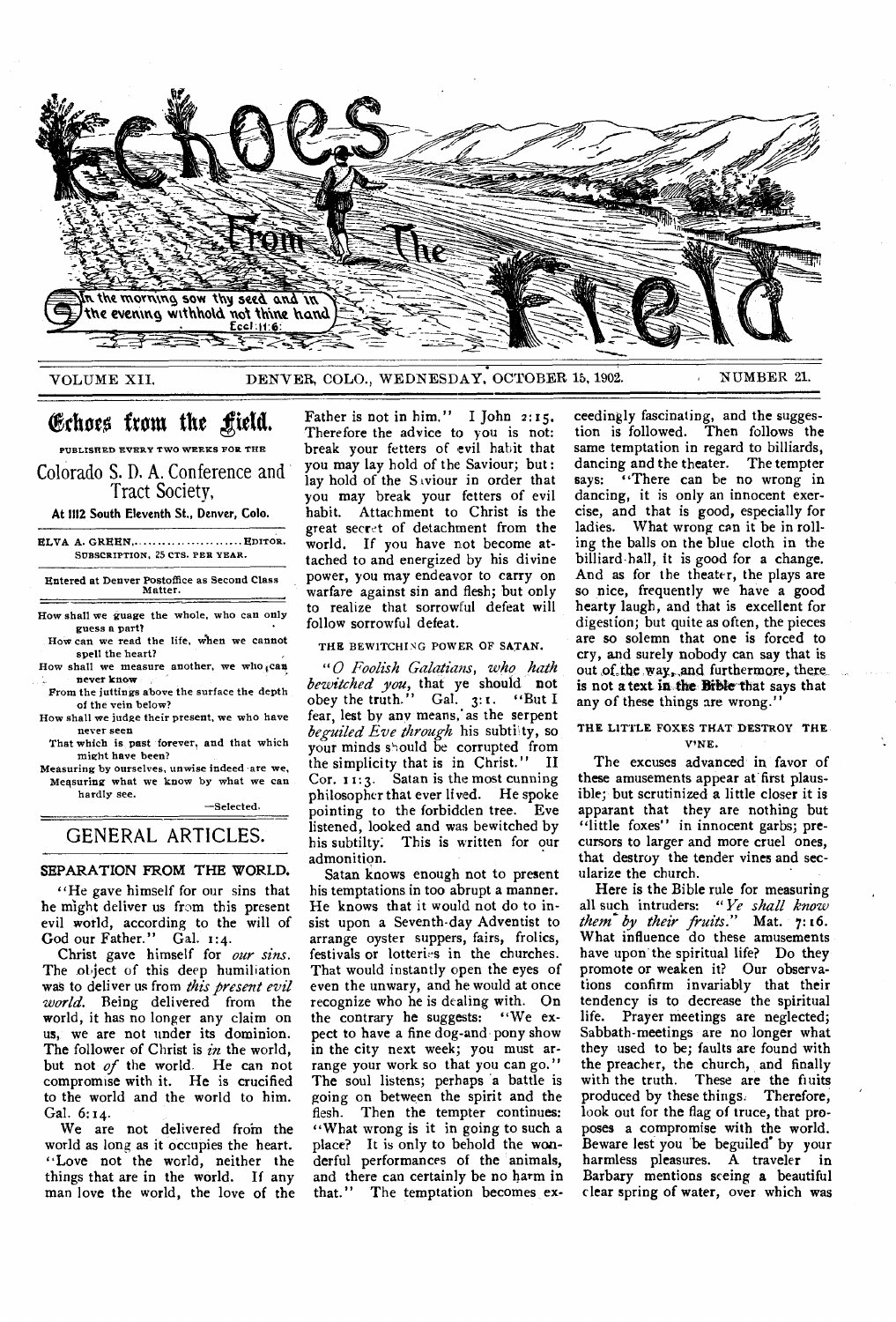inscribed this, motto: "Drink and be gone." Robbers infested the region, and were constantly on the track of the traveler, ready to pounce upon him and destroy him. So it is with these "harmless pleasures." If you have snatched the cooling draught, hasten on, be gone! The ground is dangerous. *"Dearly beloved, I beseech you as strangers and pilgrims, abstain from fleshy lusts which war against the soul."* The citizen may tarry and amuse himself, but the pilgrim must make haste lest he take root in this world, when his calling is to, be grounded-in heaven. The christian who tries the nineteenth century scheme of making the best of both worlds, will find at the end, that all he has gained from this world will be lost from the one to come. Therefore, be diligent, watch and pray. Gird the loins of your mind with the truth, and be ready, for ye know not what hour he cometh.

**Notes and the case** 

## S. F. SVENSSON.

## Our State Meeting.

This meeting, nothing preventing, will be held during the holidays, at Denver, Colorado, in the Seventh Day-Adventist church. The exact date of this meeting will be given later, as we do not know just what day the holiday railroad rates will begin. This meeting will be one of great importance, and every church should see that their number of delegates are elected, and are present on this occasion. Every church is entitled to one delegate for its organization, and one for every additional fifteen members.

Great care should be taken in the selection of delegates. Persons who have the good of the cause at heart should be chosen.

Special attention will be given to the book work. An institute will be held during this meeting for all who desire to know how to sell books. Good help will be provided for this department, as, well as for the general work.

We have the promise that Eld. A. G. Daniels, President of the General Conference, and Elder E. T. Russell, President of the Central Union Conference, will be with us. At this time all the business of the Conference will be attended to.

Our Conference is now divided into six districts, thus beside the regular officers, a man for every one of the six districts will be chosen. I hope our district men now in charge will do all they can to have their districts well represented.

The Denver church has already begun to look after the comfort of those who may come to this yearly gathering. Come, beloved, it is none too soon to begin to lay plans to attend. Many things of vital importance will be brought before those who attend, and you should have a voice in these things that have to do with the progress of this last message.

More will be said later.

GEO. F. WATSON.

# FIELD' REPORTS.

#### 1\liwot.

Our quarterly meeting was held two weeks early so that Elder Colcord could be with us. He gave an earnest, instructive talk on our duties and privileges. This, I think, was his last meeting, as he took cold while here during that hard rain. I think all the members are faithful in paying their tithes. MRS. IDA ROCKWELL.

# Durango.

As a result of previous work and tent meetings just closed several have been made to rejoice in the truth. Five have moved away. Last Sunday five more were added to the church; others await baptism on our return from Farmington, where we go tomorrow. At our last quarterly business meeting we disfellowshipped nine which leaves us a membership of twenty including those just added.

# M. MACKINTOSH,

WM. KENNEDY.

#### Buena Vista.

The church here is now very small, numbering only six. Several are located elsewhere and several names should be dropped. Our only meeting is the Sabbath-school, which includes in its membership nearly all the members residing here. No minister has visited us for nearly two years, but we still hold on to the faith, and our tithe is nearly as much as in former years when our membership was larger.

Trusting that God's blessing will continue to be upon the faithful few and that brighter days may come to our little company we continue to do as he would have us.

## BURT BRAY.

#### Greeley.

The work in our church is prospering, and the members, with one or two exceptions are of good courage. Our quarterly meeting was enjoyed by all. About one hundred were present, and five were baptized. Elder Colcord was with us.

For some time we have been trying to raise money to build a church and are meeting with good success. A lot has been purchased, a good stone foundation has been laid for a house twenty-four by thirty-six feet, with a cloakroom eight by fourteen feet. The first of the week we began work on the building and Tuesday evening had it up and sheeting nearly all on. Though we have said little, we are pushing this work, earnestly endeavoring to advance the precious cause in this part of the harvest field.:

Hoping that the Lord will come soon and give us all a home in his blessed kingdom, I am

> Yours in his work, WM. H. BROWN.

# , Roswell, New Mexico.

August thirteenth Elder Hoover and myself began a series of meetings at this place. During the first two weeks the attendance. was one hundred and twenty-five, and two hundred, and the interest was good; but owing to heavy rains, opposition meetings and plain truth the meetings were not so well attended toward the last. However, we feel that God added his blessing and thus good has been accomplished.

As a result of the meetings and the Bible work which has been done nineteen have begun keeping the Sabbath. Twenty-five signed- the covenant, but of these, some have moved in from elsewhere. We have just commenced to study, the Bible with a new class of readers, and we feel sure some of them will obey as soon as they see wherein obedience is demanded. Please pray that God may lead out in the work in this field. MILO D. WARFLE.

## Among the Churches and Scattered Ones.

Thursday, September eighteenth, I took the train to visit our churches and scattered members. I spent a few days with the Uncompahgre church and was pleased to meet a number of old and tried friends that I have known so many years, and find them rejoicing in the truth. The twentythird I arrived at the home of Brother J. Henry Adams,; in Telluride, and was glad to see them after an absence of several years, and glad to see their children walking in the truth. Sister Adams was one of:the first that I baptised at Delta nearly fifteen years ago. On the following afternoon I walked over very high mountains to the home of brother Scovel, and on Thursday visited nearly all our members in Telluride. Brother Scovel took his team and together we rode over mountains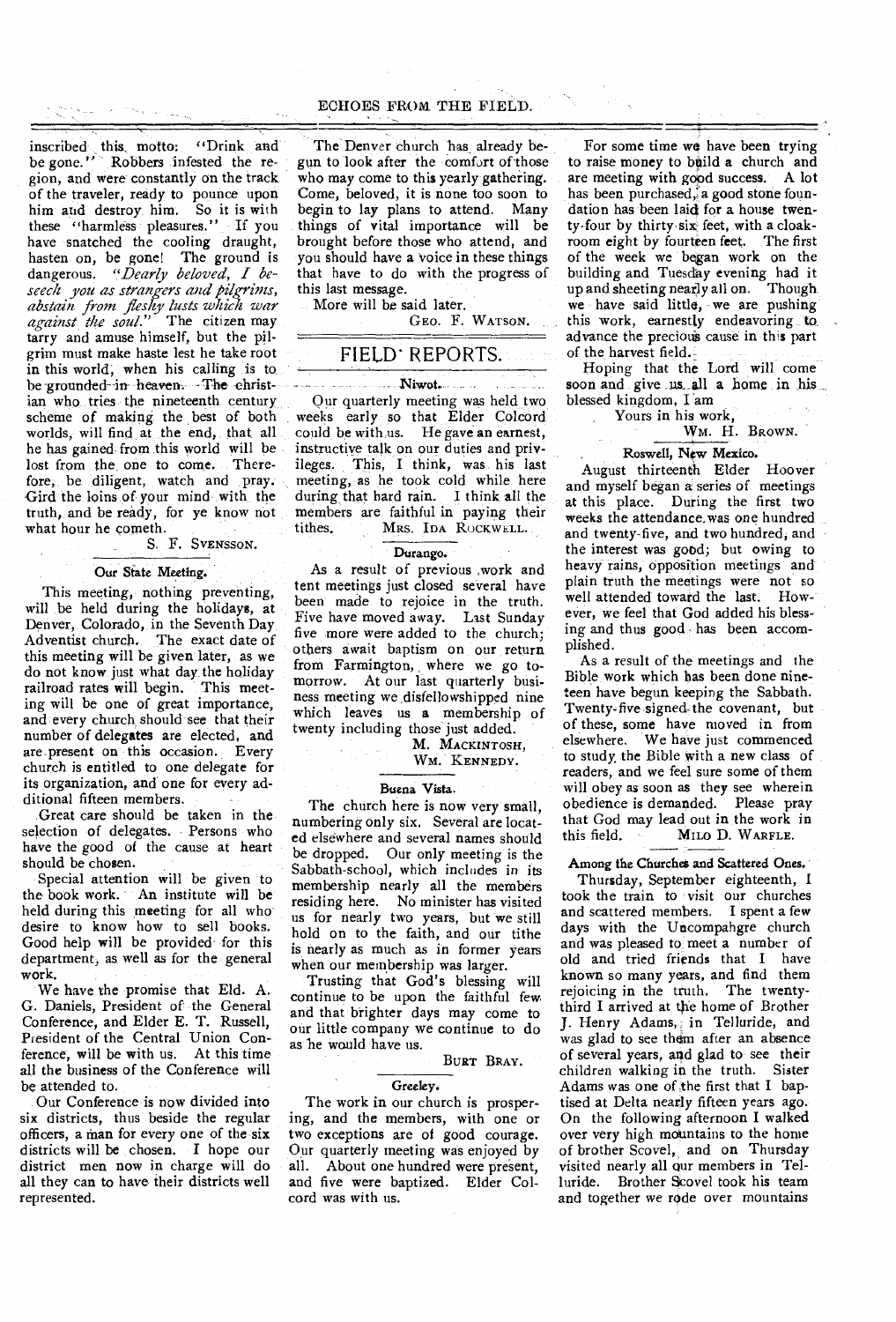# ECHOES FROM THE FIELD.

all' day Friday visiting several lonely sisters. On Sabbath I spoke to the church at Telluride for the first time in nearly eight years. A social meeting was held in which nearly all took part. I was pleased to see a lady present who had attended my meetings at. Crawford about sixteen years ago. She insisted on my going home with them and stopping for the night, which I did, and had a good visit, talking the truth, and taking one subscription for the *Signs.* I next visited Ridgeway and Dallas. At the latter place I held some readings with a lady who had heard Elder Leland and myself at Alma several years ago, but who did not see the importance of obeying until- this summer when Brother Burch held readings with her. I held one public meeting at this place and hope to see several from here at our Delta camp meeting.

On my return to Delta I visited a lady whom I had baptized a number of years ago, but who through severe trials had given up the truth. She told me with tears that she had not had a moment's satisfaction, and that she would take hold again, and let come what would, she would live the truth.

During this trip 'I have secured three subscriptions for the *Review,* one for the Signs, and five for ECHOES.

For years I have felt that God wanted me to engage in this kind of work, and as I start out I am enjoying much of his blessing. There are many of our dear people scattered over our Conference who seldom get to any of our meetings, and do not meet the living preacher, and the only way to reach them is to visit them and get them to take our papers and thus come in touch with the message.

# GEO. 0. STATES.

Elder Richards preached to the Denver church Sabbath, October fourth, from Isa. 35:4,5. "Christ made the world, even though he knew it meant Calvary; and the foundation was laid and cemented in the blood of Jesus. In life's trials and losses, sorrows and disappointments the world gives no hope; but the harder the way the more we may look for marks of God's love, comfort and promise.'

If "I prefer unrighteousness to selfrighteousness. The unrighteous man may see the error of his ways and improve. He may even be lovable. The self-righteous man is unteachable, uncharitable, unloving, unlovable and unlovely."

## One of the Lost Arts.

Genuine home making is rapidly becoming a lost art. A wretched home is in some respects a greater curse than a saloon, brothel or a gambling den, for it makes business for them all. There are many homes in each neighborhood that sadly need to pass from sinful human management to divine management; so that they could, as some business houses do, hang out the sign, "This place has changed<br>hands." Many of these people are Many of these people are bitterly dissatisfied because of the wretched failures they have made in trying to build up an ideal home.

God pities them and he is ready to help them. We shall, have no better churches or institutions until we have better homes and this has led us to issue the October *Life Boat* as a Special Home and Social Purity number. It will contain choice articles from the pens of such experienced workers as A. T. Jones, Dr. Mary Wood-Allen, Dr. and Mrs. J. H. Kellogg, Mrs. W. S. Sadler, Fannie Ernmel and others.

It will contain a message of hope and instruction to thousands of homes. Pray over this matter and if the Lord so impresses you send us the names and addresses of all the homes in your community that you feel would be helped by this issue and a two cent stamp for each name. Or order a supply and deliver them personally. ry it and you will receive a blessing.

Address The Life Boat, 28 33rd Place, Chicago.

#### The Power of the Press.

Books that should be widely circulated are lying useless in our offices of publication because there is not sufficient interest to put them out. The press is a power but if its products fall dead for want of men to circulate them its power is lost.

The power of the press, with all its advantages, is in our hands, and we can use it to the best account, or we can be asleep, and through inaction, miss the good that might be gained. God calls upon his people to act like living men, and not be indolent, sluggish and indifferent. We must carry the publications to the people and urge them to accept of their truths, showing them that they will receive more than the price of the book. We should exalt the work in which we are engaged, and place a high estimate upon the books we offer to the people. We cannot regard them too highly.

If at this time we feel at "ease in Zion," making no effort to give the

warning, the blood of souls will be upon our garments. Ezek. 33:1-9. On page 315 of Test. Vol. 6, we read that we should have one hundred canvassers where we have but one. Dear reader, where are the "ninety and<br>nine?" Are  $\gamma$ ou one of them? P Are *you* one of them? P.

# NOTES AND ITEMS.

"If you cannot prevent evil try not to see it."

"There is no health in idleness, there is no joy in selfishness."

"There is something wrong in the man or thing that needs protection."

Miss Leta Dunham spent a few days visiting friends near Ft. Collins last week.

"To subjugate another is to subjugate yourself: the way to gain freedom is to give it."

Elders Watson and Ziegler held meetings with the Ft. Collins church October first, second and third.

Mrs. Corbin of Denver, and Mrs. Taylor of Colorado Springs, have just returned from a visit to their mother in Illinois.

Miss Celia Green returned from Chicago last week feeling very much rested. and is ready to push the work with new vigor.

Those expecting to attend campmeeting at Delta will find it necessary to secure tents as it is impossible to get rooms.

Miss Jennie Bates and Mrs. Soles of Boulder came to Denver last week to look for a house, as they desire to locate in the city.

Brother Grant Adkins is spending a few days at home after a long trip for the Pacific Press Publishing Company, in whose interests he is laboring.

A widow with two strong, healthy boys, aged seven and ten years, wishes a good Adventist family to adopt them. Address L. C. Gray, Elyria, Colorado.

Miss Vandella Lundquist, who nas been connected with the bath rooms' for some time, has returned to Boulder to take up her regular work at the sanitarium.

Dr. J. C. Cooper of Iola, Kansas, has recently connected with the Boulder sanitarium. He is a graduate of the Medical Missionary College of Battle Creek.

News of the death of Brother E. J. Rice, elder of the Longmont church, has just reached us. He died August